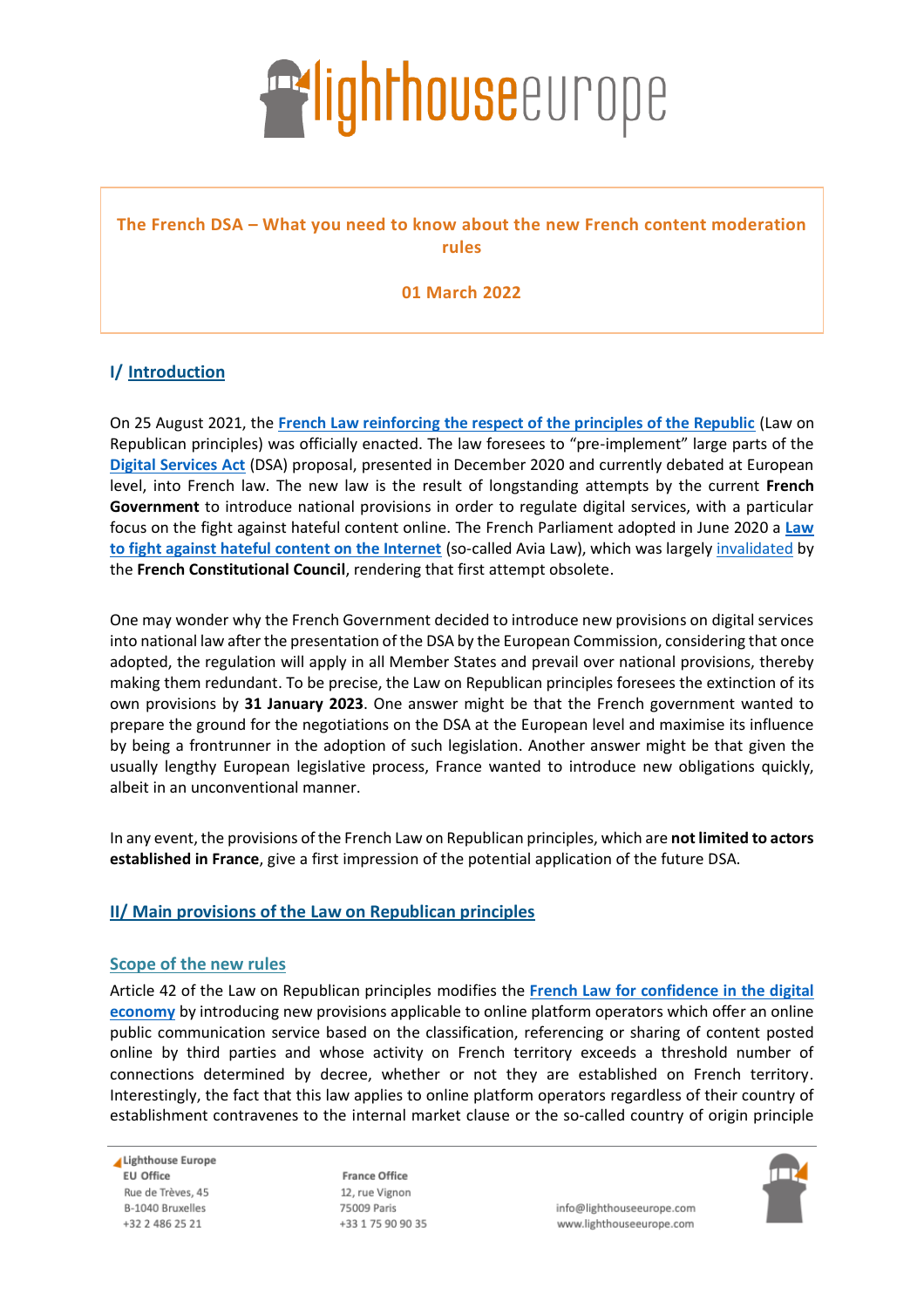# **Exlighthouse**europe

enshrined in Article 3 of the **[European Directive on electronic commerce](https://eur-lex.europa.eu/legal-content/EN/ALL/?uri=celex%3A32000L0031)** (E-Commerce Directive), which ensures that online service providers are subject to the law of the Member State in which they are established and not to the law of the Member States where the service is accessible. However, neither the European Commission nor other Member States have decided to act on the French law, despite the possibility to do so under the European notification procedure<sup>1</sup>.

The new obligations are divided in 2 layers, applicable to online platform operators meeting different monthly connection threshold set by decree. The **[Decree implementing Article 42 of the](https://www.legifrance.gouv.fr/jorf/id/JORFTEXT000044993663) Law on [Republican Principles](https://www.legifrance.gouv.fr/jorf/id/JORFTEXT000044993663)** sets up two thresholds:

- The first connection threshold is set at **10 million unique monthly visitors from the French territory**;
- The second connection threshold is set at **15 million unique monthly visitors from French territory**.

The decree clarifies that only connections to a service, or to a dissociable part of a service, whose main purpose is the classification, referencing or sharing of content put online by third parties are taken into account. The relevant provisions of the Law on Republican principles entered into application, together with the decree, on 17 January 2022. It must be underlined that the decree does not foresee any additional time for the platform operators meeting the connection thresholds to put themselves in compliance with the new provisions.

### **Main obligations**

The first layer of obligations enshrined in Article 42 of the Law on Republican principles is similar to the due diligence obligations for a transparent and safe online environment provided for in the DSA proposal. Accordingly, online platform providers have to set up procedures and to implement proportionate and technological means to act upon illegal content flagged by public authorities, communicate data allowing to identify the distributors of illegal content to public authorities and store potentially illegal content for the purposes of researching, ascertaining and prosecuting criminal offences. In addition, online platform operators have to establish a single point of contact to communicate with public authorities, to clearly define their content moderation policy in their terms and conditions of use (TCUs), to publicly report on the actions undertaken to fight illegal content online and to set up a notice and action mechanism allowing users to report illegal content, together with an internal complaint mechanism.

The second layer of obligations, which applies to a more limited number of online platform operators, is similar to the additional obligations for very large online platformsto manage systemic risks provided for in the DSA. Accordingly, online platform operators have to carry out an annual assessment of the systemic risks linked to the operation and use of their services with regard to the dissemination of illegal content and the infringement of fundamental rights, particularly freedom of expression. The operators have to put in place reasonable, efficient and proportionate measures to mitigate those risks and to publicly report on the identified systemic risks and related mitigation measures implemented.

### **Oversight of the new obligations**

The new **French Regulatory Authority for Audiovisual and Digital Communication** (ARCOM), resulting from the merger of the former French Audiovisual Regulator (CSA) and French Piracy Watchdog (HADOPI), is in charge of the supervision of the compliance of online platform operators with their

<sup>1</sup> For more information, see "*[The Notification Procedure to the European Commission: an opportunity for any company](https://www.lighthouseeurope.com/notification-procedure-eu)  [operating within the Internal Market](https://www.lighthouseeurope.com/notification-procedure-eu)*", Lighthouse Europe, 23 September 2021.